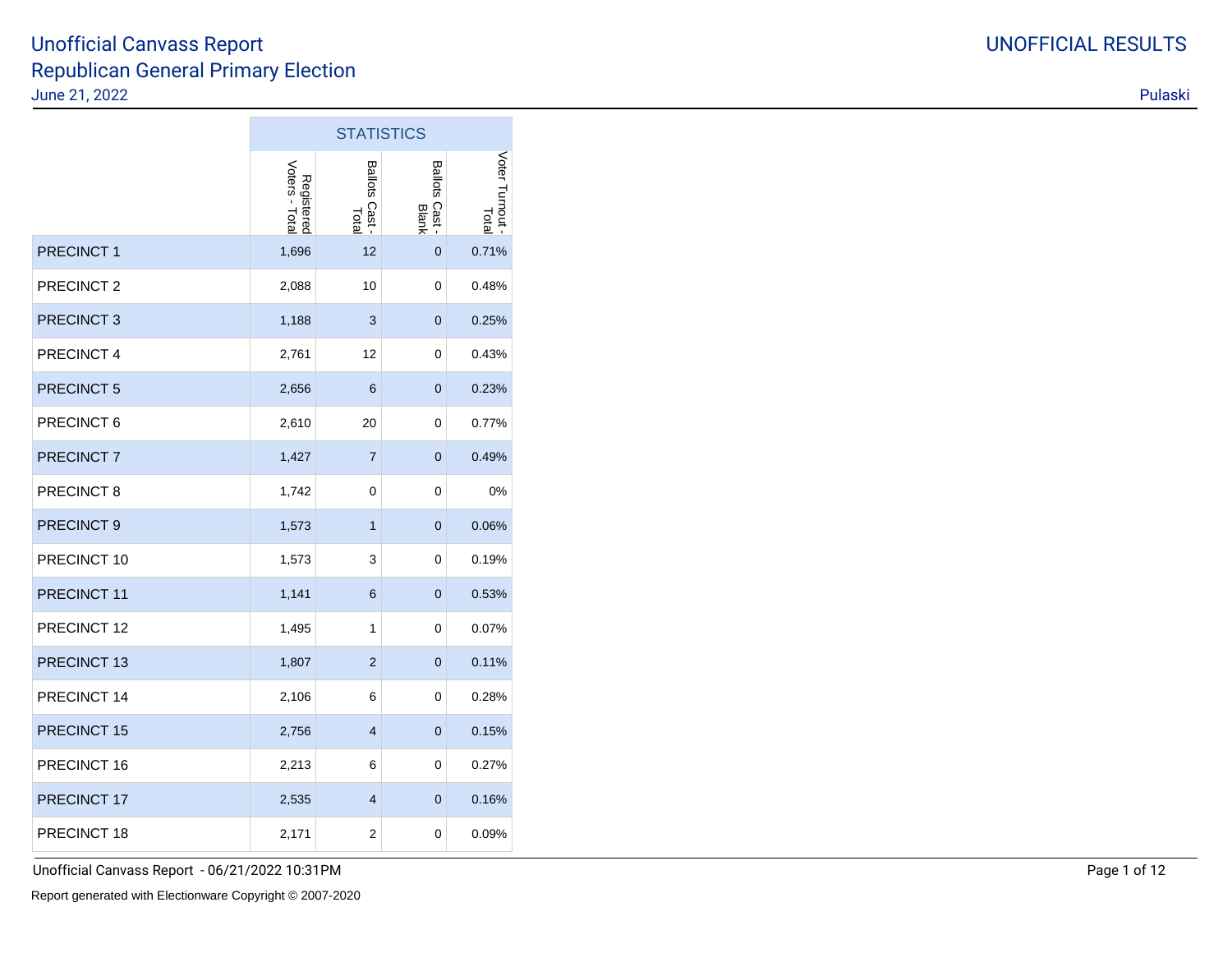|                        |                              |                                    | <b>STATISTICS</b>                 |                        |
|------------------------|------------------------------|------------------------------------|-----------------------------------|------------------------|
|                        | Registered<br>Voters - Total | <b>Ballots</b><br>SCast -<br>Total | <b>Ballots</b><br>Cast -<br>Blank | Voter Turnout<br>Total |
| PRECINCT 19            | 1,986                        | 6                                  | $\overline{0}$                    | 0.3%                   |
| PRECINCT 20            | 1,098                        | 3                                  | 0                                 | 0.27%                  |
| PRECINCT 21            | 2,429                        | 8                                  | $\mathbf 0$                       | 0.33%                  |
| PRECINCT 22            | 2,542                        | 4                                  | 0                                 | 0.16%                  |
| PRECINCT <sub>23</sub> | 1,377                        | $\overline{4}$                     | $\overline{0}$                    | 0.29%                  |
| PRECINCT 24            | 949                          | 3                                  | 0                                 | 0.32%                  |
| PRECINCT 25            | 1,662                        | $\sqrt{5}$                         | 0                                 | 0.3%                   |
| PRECINCT 26            | 1,273                        | 2                                  | 0                                 | 0.16%                  |
| PRECINCT 27            | 1,876                        | 17                                 | $\overline{0}$                    | 0.91%                  |
| PRECINCT 28            | 2,562                        | 5                                  | 0                                 | 0.2%                   |
| PRECINCT 29            | 1,880                        | 10                                 | $\mathbf{1}$                      | 0.53%                  |
| PRECINCT 30            | 2,484                        | 6                                  | 0                                 | 0.24%                  |
| PRECINCT 31            | 2,493                        | 3                                  | $\overline{0}$                    | 0.12%                  |
| PRECINCT 32            | 2,850                        | $\mathbf{1}$                       | 0                                 | 0.04%                  |
| PRECINCT 33            | 2,743                        | 3                                  | 0                                 | 0.11%                  |
| PRECINCT 34            | 2,624                        | 6                                  | 0                                 | 0.23%                  |
| PRECINCT 35            | 2,046                        | 10                                 | 0                                 | 0.49%                  |
| PRECINCT 36            | 2,825                        | $\mathbf{1}$                       | $\mathbf 0$                       | 0.04%                  |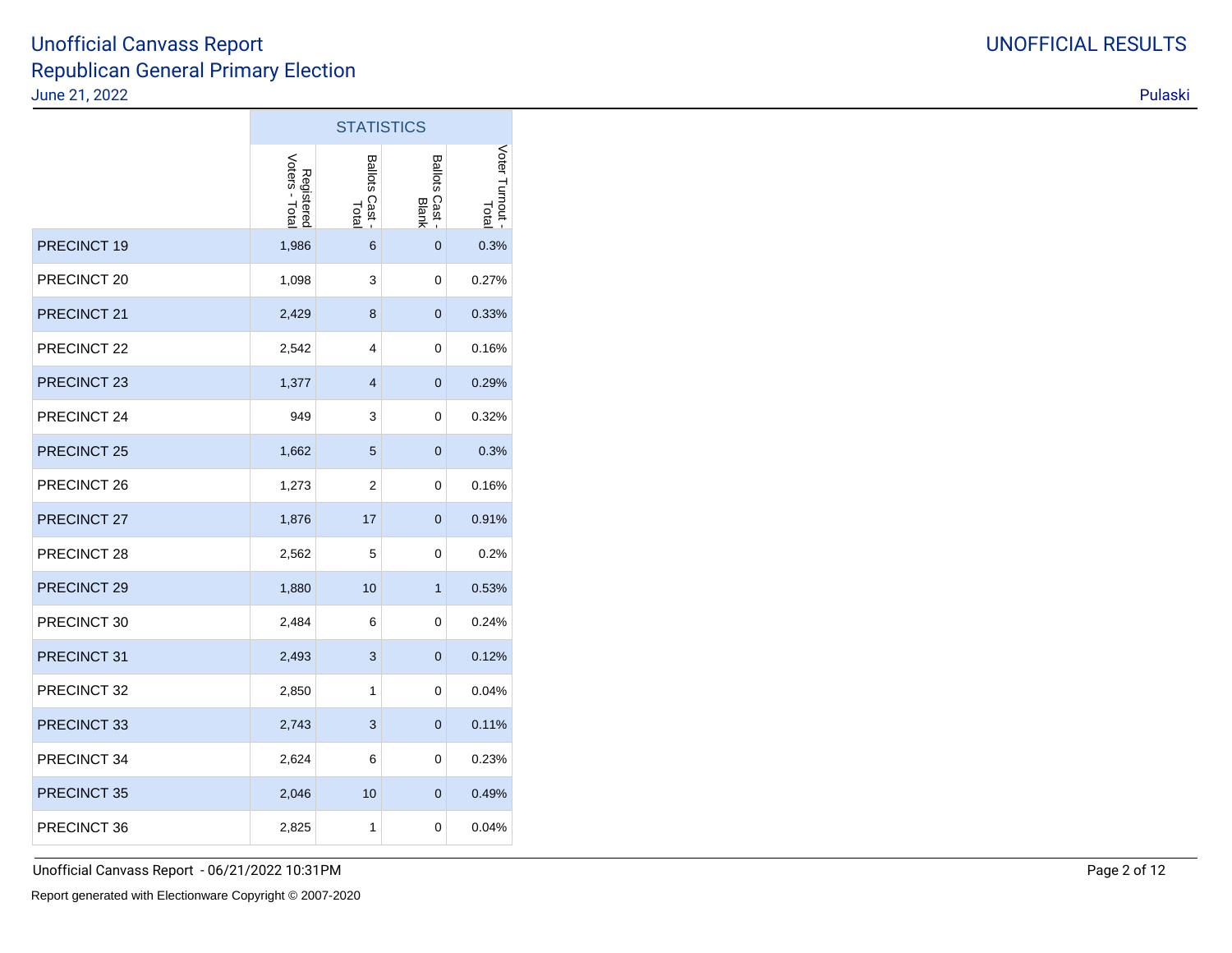|             |                              | <b>STATISTICS</b>                 |                         |                          |
|-------------|------------------------------|-----------------------------------|-------------------------|--------------------------|
|             | Voters - Total<br>Registered | <b>Ballots</b><br>Cast -<br>Total | Ballots Cast -<br>Blank | Voter Turnout -<br>Total |
| PRECINCT 37 | 2,495                        | 5                                 | $\overline{0}$          | 0.2%                     |
| PRECINCT 38 | 1,567                        | 4                                 | 0                       | 0.26%                    |
| PRECINCT 39 | 1,591                        | $\ensuremath{\mathsf{3}}$         | 0                       | 0.19%                    |
| PRECINCT 40 | 928                          | 0                                 | 0                       | 0%                       |
| PRECINCT 41 | 2,783                        | $\overline{4}$                    | $\overline{0}$          | 0.14%                    |
| PRECINCT 42 | 1,488                        | 4                                 | 0                       | 0.27%                    |
| PRECINCT 43 | 1,120                        | 4                                 | 0                       | 0.36%                    |
| PRECINCT 44 | 2,177                        | 5                                 | 0                       | 0.23%                    |
| PRECINCT 45 | 1,075                        | $\mathbf 0$                       | $\mathbf 0$             | 0%                       |
| PRECINCT 46 | 1,576                        | 3                                 | 0                       | 0.19%                    |
| PRECINCT 47 | 1,708                        | $\overline{0}$                    | $\mathbf{0}$            | 0%                       |
| PRECINCT 48 | 2,180                        | 2                                 | 0                       | 0.09%                    |
| PRECINCT 49 | 2,740                        | $\overline{1}$                    | 0                       | 0.04%                    |
| PRECINCT 50 | 1,908                        | 2                                 | 0                       | 0.1%                     |
| PRECINCT 51 | 2,812                        | $\overline{4}$                    | $\mathbf 0$             | 0.14%                    |
| PRECINCT 52 | 1,077                        | 64                                | $\mathbf{1}$            | 5.94%                    |
| PRECINCT 53 | 1,147                        | 140                               | $\mathbf{1}$            | 12.21%                   |
| PRECINCT 54 | 1,220                        | 64                                | 0                       | 5.25%                    |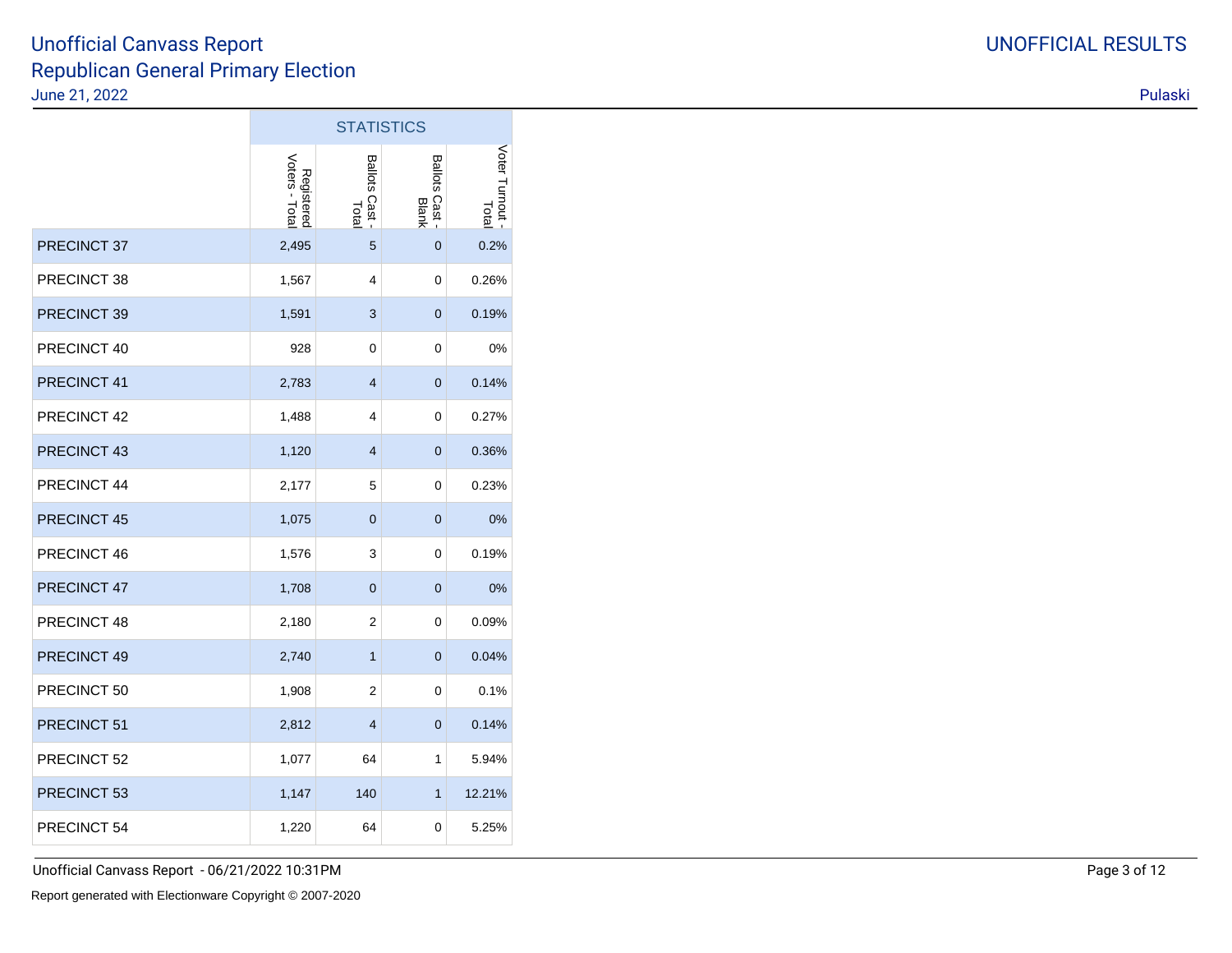|                    |                              | <b>STATISTICS</b>       |                         |                        |
|--------------------|------------------------------|-------------------------|-------------------------|------------------------|
|                    | Registered<br>Voters - Total | Ballots Cast -<br>Total | Ballots Cast -<br>Blank | Voter Turnout<br>Total |
| <b>PRECINCT 55</b> | 1,860                        | 75                      | 0                       | 4.03%                  |
| PRECINCT 56        | 937                          | 34                      | 0                       | 3.63%                  |
| PRECINCT 57        | $\overline{0}$               | $\mathbf{0}$            | $\mathbf{0}$            | 0%                     |
| PRECINCT 58        | 1,997                        | 100                     | 0                       | 5.01%                  |
| PRECINCT 59        | 1,012                        | 28                      | $\overline{0}$          | 2.77%                  |
| PRECINCT 60        | 1,872                        | 53                      | 0                       | 2.83%                  |
| PRECINCT 61        | 1,135                        | 21                      | $\overline{0}$          | 1.85%                  |
| PRECINCT 62        | 1,998                        | 44                      | 0                       | 2.2%                   |
| PRECINCT 63        | $\overline{0}$               | $\overline{0}$          | $\overline{0}$          | 0%                     |
| PRECINCT 64        | $\mathbf 0$                  | 0                       | 0                       | 0%                     |
| PRECINCT 65        | $\overline{0}$               | $\overline{0}$          | $\overline{0}$          | 0%                     |
| PRECINCT 66        | $\mathbf 0$                  | 0                       | 0                       | 0%                     |
| PRECINCT 67        | $\overline{0}$               | $\overline{0}$          | $\overline{0}$          | 0%                     |
| PRECINCT 68        | 0                            | 0                       | 0                       | 0%                     |
| PRECINCT 69        | 733                          | 13                      | 0                       | 1.77%                  |
| PRECINCT 70        | 0                            | 0                       | 0                       | 0%                     |
| PRECINCT 71        | 1,629                        | 29                      | 0                       | 1.78%                  |
| PRECINCT 72        | $\pmb{0}$                    | 0                       | 0                       | 0%                     |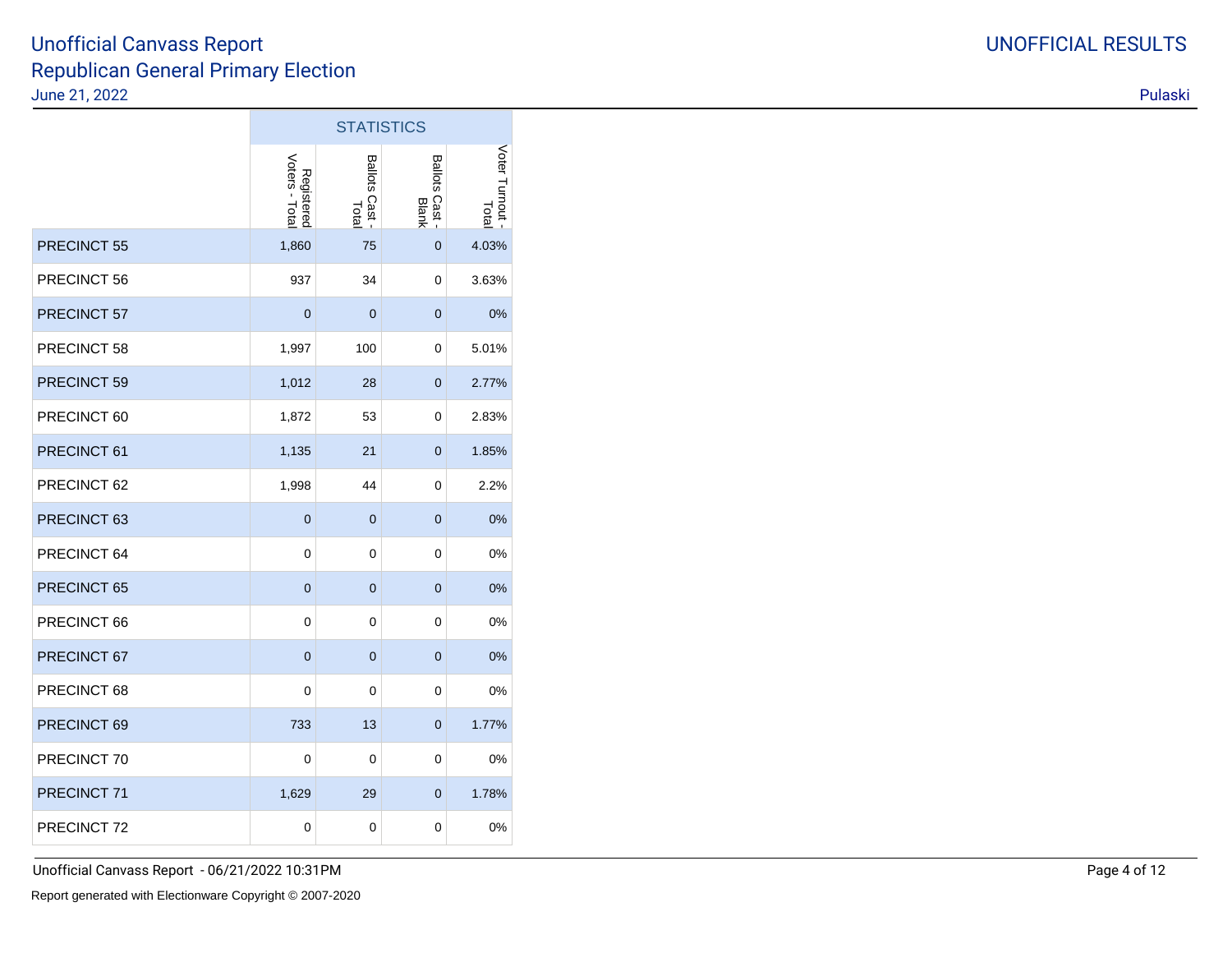|             |                              | <b>STATISTICS</b>                  |                         |                          |
|-------------|------------------------------|------------------------------------|-------------------------|--------------------------|
|             | Registered<br>Voters - Total | <b>Ballots</b><br>SCast -<br>Total | Ballots Cast -<br>Blank | Voter Turnout -<br>Total |
| PRECINCT 73 | 333                          | $\mathbf{0}$                       | $\overline{0}$          | 0%                       |
| PRECINCT 74 | 0                            | $\mathbf 0$                        | 0                       | 0%                       |
| PRECINCT 75 | $\overline{0}$               | $\mathbf 0$                        | $\overline{0}$          | 0%                       |
| PRECINCT 76 | 0                            | $\mathbf 0$                        | 0                       | 0%                       |
| PRECINCT 77 | 646                          | 11                                 | $\overline{0}$          | 1.7%                     |
| PRECINCT 78 | 331                          | 3                                  | 0                       | 0.91%                    |
| PRECINCT 79 | $\mathbf 0$                  | $\mathbf 0$                        | $\mathbf 0$             | 0%                       |
| PRECINCT 80 | 0                            | $\mathbf 0$                        | 0                       | 0%                       |
| PRECINCT 81 | 0                            | $\overline{0}$                     | $\overline{0}$          | 0%                       |
| PRECINCT 82 | 0                            | $\mathbf 0$                        | 0                       | 0%                       |
| PRECINCT 83 | $\mathbf 0$                  | $\mathbf 0$                        | $\overline{0}$          | 0%                       |
| PRECINCT 84 | 0                            | $\mathbf 0$                        | 0                       | 0%                       |
| PRECINCT 85 | 0                            | $\mathbf 0$                        | $\mathbf 0$             | 0%                       |
| PRECINCT 86 | 0                            | $\mathbf 0$                        | 0                       | 0%                       |
| PRECINCT 87 | $\mathbf 0$                  | $\mathbf 0$                        | 0                       | 0%                       |
| PRECINCT 88 | 0                            | $\mathbf 0$                        | 0                       | 0%                       |
| PRECINCT 89 | 0                            | $\mathbf 0$                        | $\mathbf 0$             | 0%                       |
| PRECINCT 90 | 0                            | $\pmb{0}$                          | 0                       | 0%                       |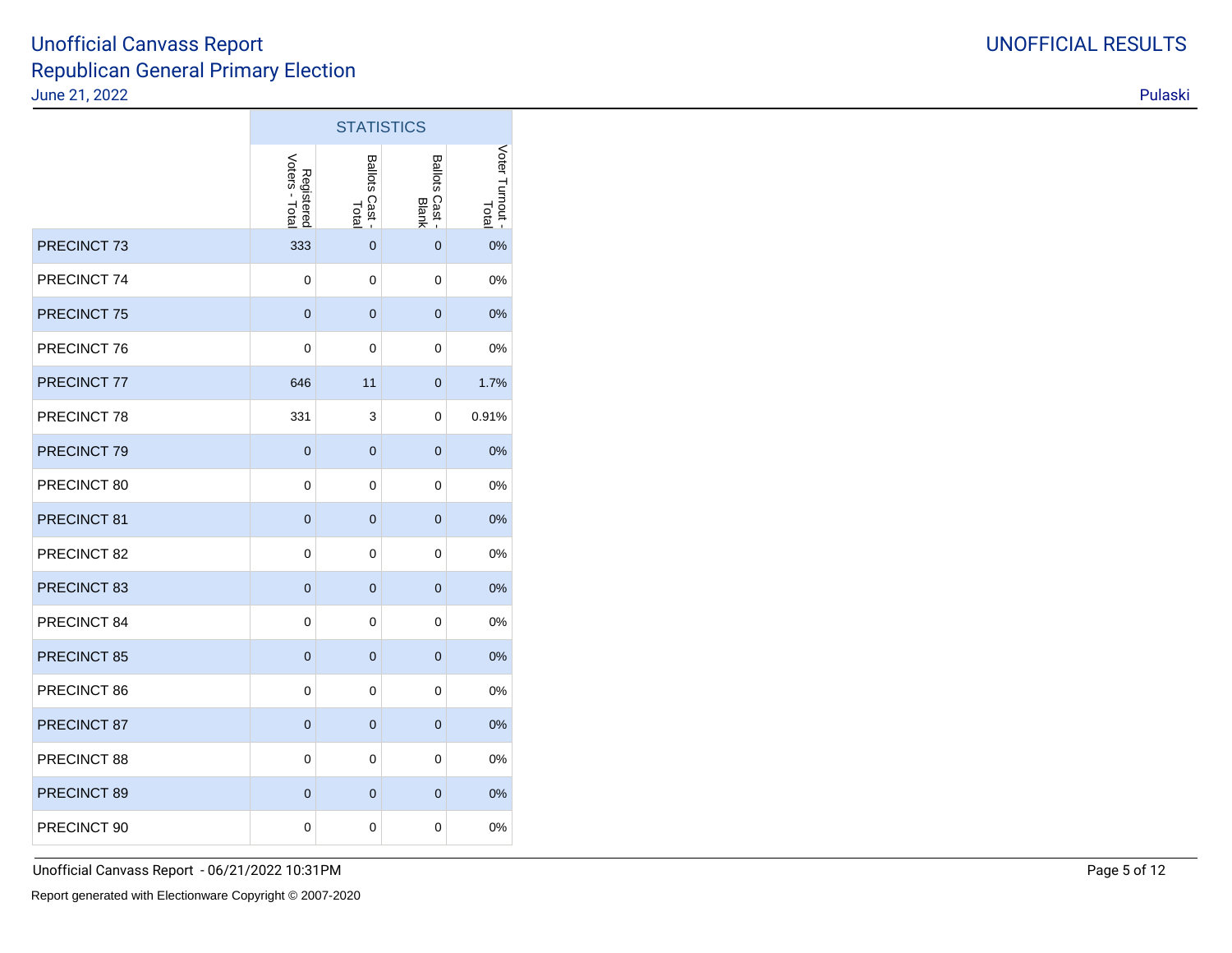|              |                              | <b>STATISTICS</b>                  |                         |                          |
|--------------|------------------------------|------------------------------------|-------------------------|--------------------------|
|              | Voters - Total<br>Registered | <b>Ballots</b><br>SCast -<br>Total | Ballots Cast -<br>Blank | Voter Turnout -<br>Total |
| PRECINCT 91  | $\mathbf 0$                  | $\mathbf 0$                        | $\overline{0}$          | 0%                       |
| PRECINCT 92  | 0                            | $\mathbf 0$                        | 0                       | 0%                       |
| PRECINCT 93  | 0                            | $\mathbf 0$                        | $\overline{0}$          | 0%                       |
| PRECINCT 94  | 0                            | $\mathbf 0$                        | 0                       | 0%                       |
| PRECINCT 95  | 0                            | $\mathbf 0$                        | $\overline{0}$          | 0%                       |
| PRECINCT 96  | 0                            | $\mathbf 0$                        | 0                       | 0%                       |
| PRECINCT 97  | $\mathbf 0$                  | $\mathbf 0$                        | $\mathbf 0$             | 0%                       |
| PRECINCT 98  | 0                            | $\mathbf 0$                        | 0                       | 0%                       |
| PRECINCT 99  | 0                            | $\overline{0}$                     | $\overline{0}$          | 0%                       |
| PRECINCT 100 | 0                            | $\mathbf 0$                        | 0                       | 0%                       |
| PRECINCT 101 | $\mathbf 0$                  | $\mathbf 0$                        | $\overline{0}$          | 0%                       |
| PRECINCT 102 | 0                            | $\mathbf 0$                        | 0                       | 0%                       |
| PRECINCT 103 | 0                            | $\mathbf 0$                        | $\mathbf 0$             | 0%                       |
| PRECINCT 104 | 0                            | $\mathbf 0$                        | 0                       | 0%                       |
| PRECINCT 105 | $\mathbf 0$                  | $\mathbf 0$                        | $\mathbf 0$             | 0%                       |
| PRECINCT 106 | 0                            | $\mathbf 0$                        | 0                       | 0%                       |
| PRECINCT 107 | 0                            | $\mathbf 0$                        | $\mathbf 0$             | 0%                       |
| PRECINCT 108 | 0                            | $\pmb{0}$                          | 0                       | 0%                       |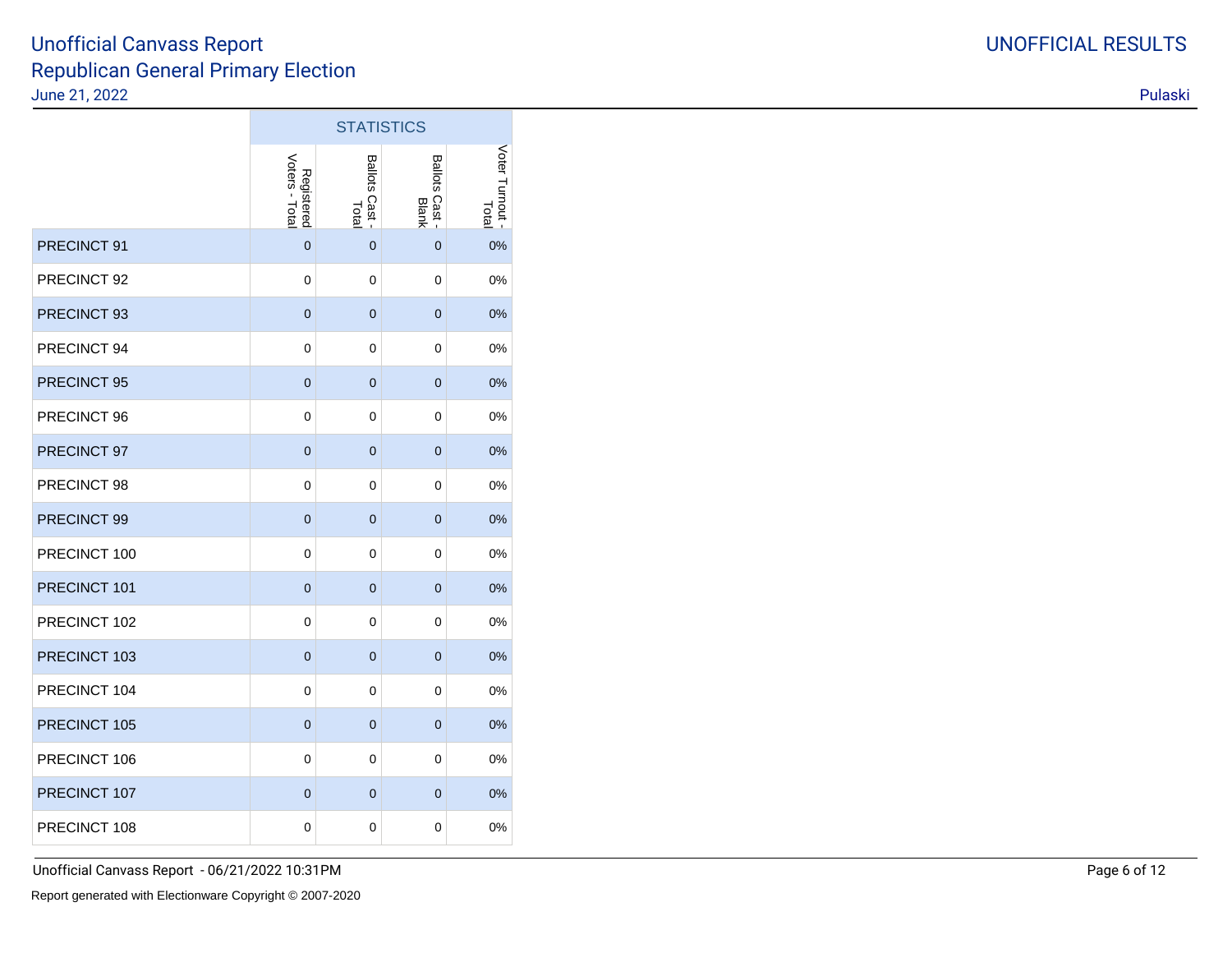|              |                              | <b>STATISTICS</b>                  |                         |                          |
|--------------|------------------------------|------------------------------------|-------------------------|--------------------------|
|              | Voters - Total<br>Registered | <b>Ballots</b><br>SCast -<br>Total | Ballots Cast -<br>Blank | Voter Turnout -<br>Total |
| PRECINCT 109 | $\overline{0}$               | $\Omega$                           | $\overline{0}$          | 0%                       |
| PRECINCT 110 | 0                            | $\mathbf 0$                        | 0                       | 0%                       |
| PRECINCT 111 | 0                            | $\mathbf 0$                        | $\overline{0}$          | 0%                       |
| PRECINCT 112 | 0                            | $\mathbf 0$                        | 0                       | 0%                       |
| PRECINCT 113 | $\overline{0}$               | $\overline{0}$                     | $\overline{0}$          | 0%                       |
| PRECINCT 114 | 0                            | $\mathbf 0$                        | 0                       | 0%                       |
| PRECINCT 115 | $\mathbf 0$                  | $\mathbf 0$                        | $\overline{0}$          | 0%                       |
| PRECINCT 116 | 0                            | $\mathbf 0$                        | 0                       | 0%                       |
| PRECINCT 117 | $\overline{0}$               | $\overline{0}$                     | $\overline{0}$          | 0%                       |
| PRECINCT 118 | 0                            | $\mathbf 0$                        | 0                       | 0%                       |
| PRECINCT 119 | $\mathbf 0$                  | $\overline{0}$                     | $\overline{0}$          | 0%                       |
| PRECINCT 120 | 0                            | $\mathbf 0$                        | 0                       | 0%                       |
| PRECINCT 121 | 0                            | $\mathbf 0$                        | $\overline{0}$          | 0%                       |
| PRECINCT 122 | 0                            | $\mathbf 0$                        | 0                       | 0%                       |
| PRECINCT 123 | 0                            | $\mathbf 0$                        | 0                       | 0%                       |
| PRECINCT 124 | 0                            | $\mathbf 0$                        | 0                       | 0%                       |
| PRECINCT 125 | 0                            | $\mathbf 0$                        | $\mathbf 0$             | 0%                       |
| PRECINCT 126 | 0                            | $\mathbf 0$                        | 0                       | 0%                       |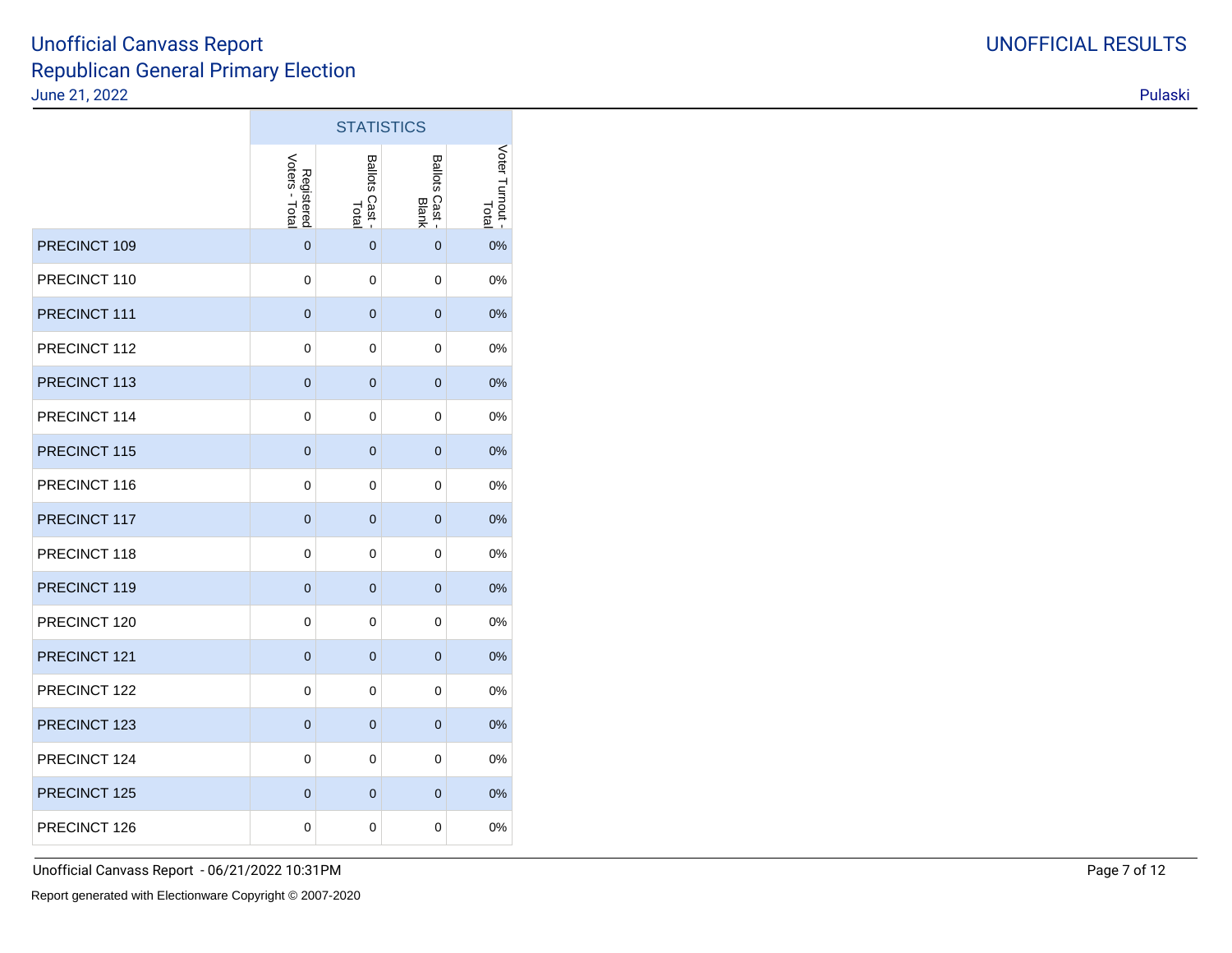|               |                              | <b>STATISTICS</b>               |                                 |                          |  |  |  |  |
|---------------|------------------------------|---------------------------------|---------------------------------|--------------------------|--|--|--|--|
|               | Voters - Total<br>Registered | <b>Ballots</b><br>Cast<br>Total | <b>Ballots</b><br>Cast<br>Blank | Voter Turnout -<br>Total |  |  |  |  |
| PRECINCT 127  | $\overline{0}$               | $\overline{0}$                  | $\overline{0}$                  | 0%                       |  |  |  |  |
| PRECINCT 128  | $\mathbf 0$                  | $\mathbf 0$                     | $\mathbf 0$                     | 0%                       |  |  |  |  |
| PRECINCT 129  | $\overline{0}$               | $\overline{0}$                  | $\overline{0}$                  | 0%                       |  |  |  |  |
| PRECINCT 130  | $\Omega$                     | $\Omega$                        | $\Omega$                        | 0%                       |  |  |  |  |
| PRECINCT 131  | $\overline{0}$               | $\overline{0}$                  | $\overline{0}$                  | 0%                       |  |  |  |  |
| <b>Totals</b> | 119,312                      | 922                             | 3                               |                          |  |  |  |  |

|                       |                |                   |                     | <b>REP Constable Hill Township</b> |                |                | <b>REP Justice of the Peace District 1</b> |                     |                        |           |            |               |
|-----------------------|----------------|-------------------|---------------------|------------------------------------|----------------|----------------|--------------------------------------------|---------------------|------------------------|-----------|------------|---------------|
|                       |                | <b>VOTE FOR 1</b> |                     |                                    |                |                |                                            |                     | <b>VOTE FOR 1</b>      |           |            |               |
|                       | Wayne Ball     | Chris<br>Powell   | Total Votes<br>Cast | Overvotes                          | Undervotes     | Contest Total  | Deb Crow                                   | Rebekah L.<br>Davis | Total<br>Votes<br>Cast | Overvotes | Undervotes | Contest Total |
| PRECINCT 1            | $\overline{4}$ | 8                 | 12                  | $\overline{0}$                     | $\overline{0}$ | 12             |                                            |                     |                        |           |            |               |
| PRECINCT 2            | $\mathbf{2}$   | 8                 | 10                  | $\mathbf 0$                        | $\mathbf 0$    | 10             |                                            |                     |                        |           |            |               |
| PRECINCT <sub>3</sub> | $\overline{2}$ |                   | 3                   | $\mathbf{0}$                       | $\overline{0}$ | 3              |                                            |                     |                        |           |            |               |
| PRECINCT 4            | 1              | 11                | 12                  | $\mathbf 0$                        | $\mathbf 0$    | 12             |                                            |                     |                        |           |            |               |
| PRECINCT 5            | 2              | $\overline{4}$    | 6                   | $\overline{0}$                     | $\mathbf{0}$   | 6              |                                            |                     |                        |           |            |               |
| PRECINCT 6            | 4              | 16                | 20                  | $\mathbf 0$                        | $\mathbf 0$    | 20             |                                            |                     |                        |           |            |               |
| PRECINCT 7            | $\mathbf 0$    |                   | $\overline{7}$      | $\mathbf 0$                        | $\mathbf 0$    | $\overline{7}$ |                                            |                     |                        |           |            |               |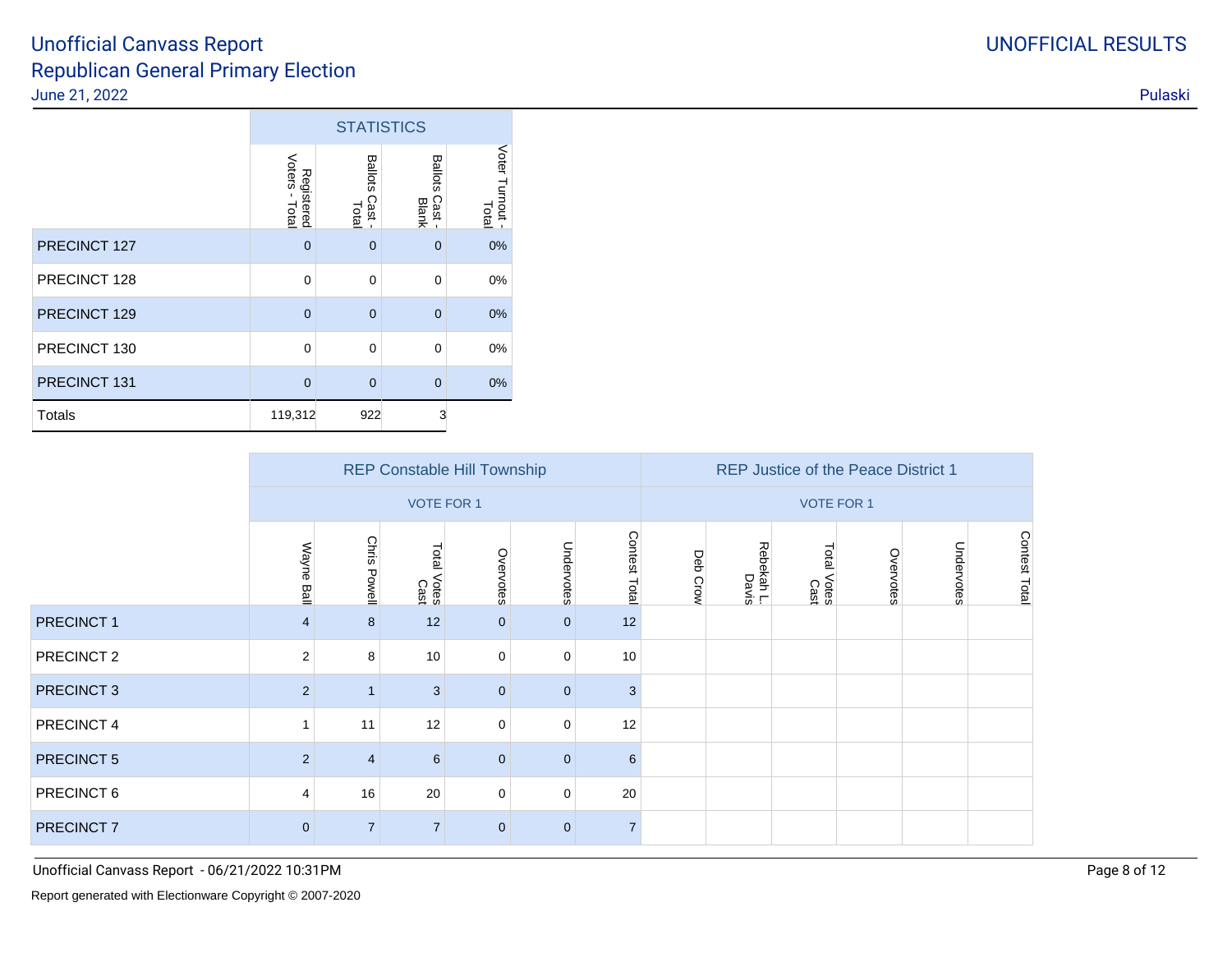|             |                           |                         |                     | <b>REP Constable Hill Township</b> |             |                           | REP Justice of the Peace District 1 |                     |                     |           |            |               |
|-------------|---------------------------|-------------------------|---------------------|------------------------------------|-------------|---------------------------|-------------------------------------|---------------------|---------------------|-----------|------------|---------------|
|             |                           |                         | <b>VOTE FOR 1</b>   |                                    |             |                           | <b>VOTE FOR 1</b>                   |                     |                     |           |            |               |
|             | Wayne Ball                | Chris Powell            | Total Votes<br>Cast | Overvotes                          | Undervotes  | Contest Total             | Deb Crow                            | Rebekah L.<br>Davis | Total Votes<br>Cast | Overvotes | Undervotes | Contest Total |
| PRECINCT 8  | $\mathbf 0$               | $\pmb{0}$               | $\mathbf 0$         | $\mathbf 0$                        | $\mathbf 0$ | $\mathbf 0$               |                                     |                     |                     |           |            |               |
| PRECINCT 9  | $\pmb{0}$                 | $\mathbf{1}$            | $\mathbf{1}$        | $\bf{0}$                           | $\pmb{0}$   | $\mathbf{1}$              |                                     |                     |                     |           |            |               |
| PRECINCT 10 | $\pmb{0}$                 | 3                       | 3                   | $\mathbf 0$                        | $\pmb{0}$   | $\ensuremath{\mathsf{3}}$ |                                     |                     |                     |           |            |               |
| PRECINCT 11 | $\pmb{0}$                 | $\,6$                   | $6\phantom{1}$      | $\pmb{0}$                          | $\pmb{0}$   | $6\phantom{.}6$           |                                     |                     |                     |           |            |               |
| PRECINCT 12 | $\mathbf 0$               | 1                       | $\mathbf{1}$        | $\mathbf 0$                        | $\mathbf 0$ | $\mathbf{1}$              |                                     |                     |                     |           |            |               |
| PRECINCT 13 | $\mathbf{1}$              | $\mathbf{1}$            | $\overline{2}$      | $\mathbf 0$                        | $\pmb{0}$   | $\sqrt{2}$                |                                     |                     |                     |           |            |               |
| PRECINCT 14 | $\sqrt{3}$                | 3                       | 6                   | $\mathbf 0$                        | $\mathbf 0$ | $\,6\,$                   |                                     |                     |                     |           |            |               |
| PRECINCT 15 | $\overline{2}$            | $\overline{2}$          | $\overline{4}$      | $\mathbf 0$                        | $\mathbf 0$ | $\overline{4}$            |                                     |                     |                     |           |            |               |
| PRECINCT 16 | 4                         | $\boldsymbol{2}$        | 6                   | $\mathbf 0$                        | $\pmb{0}$   | $\,6\,$                   |                                     |                     |                     |           |            |               |
| PRECINCT 17 | $\overline{2}$            | $\overline{2}$          | $\overline{4}$      | $\mathbf 0$                        | $\pmb{0}$   | $\overline{4}$            |                                     |                     |                     |           |            |               |
| PRECINCT 18 | $\mathbf 0$               | $\overline{\mathbf{c}}$ | $\mathbf{2}$        | $\mathbf 0$                        | $\pmb{0}$   | $\overline{2}$            |                                     |                     |                     |           |            |               |
| PRECINCT 19 | $\mathbf{3}$              | $\sqrt{3}$              | $6\phantom{1}$      | $\pmb{0}$                          | $\pmb{0}$   | $6\phantom{.}6$           |                                     |                     |                     |           |            |               |
| PRECINCT 20 | $\mathbf{1}$              | $\boldsymbol{2}$        | 3                   | $\mathbf 0$                        | $\mathbf 0$ | 3                         |                                     |                     |                     |           |            |               |
| PRECINCT 21 | $\ensuremath{\mathsf{3}}$ | $\sqrt{5}$              | 8                   | $\mathbf 0$                        | $\mathbf 0$ | 8                         |                                     |                     |                     |           |            |               |
| PRECINCT 22 | $\overline{2}$            | $\overline{\mathbf{c}}$ | $\overline{4}$      | $\mathbf 0$                        | $\mathbf 0$ | $\overline{\mathbf{4}}$   |                                     |                     |                     |           |            |               |
| PRECINCT 23 | $\mathbf{3}$              | $\mathbf{1}$            | $\overline{4}$      | $\mathbf 0$                        | $\mathbf 0$ | $\overline{4}$            |                                     |                     |                     |           |            |               |
| PRECINCT 24 | $\mathbf{1}$              | $\overline{\mathbf{c}}$ | 3                   | $\mathbf 0$                        | $\pmb{0}$   | 3                         |                                     |                     |                     |           |            |               |

Unofficial Canvass Report - 06/21/2022 10:31PMManufacturers of the control of the control of the control of the control of the control of the control of the control of the control of the control of the control of the control of the control of the control of the contro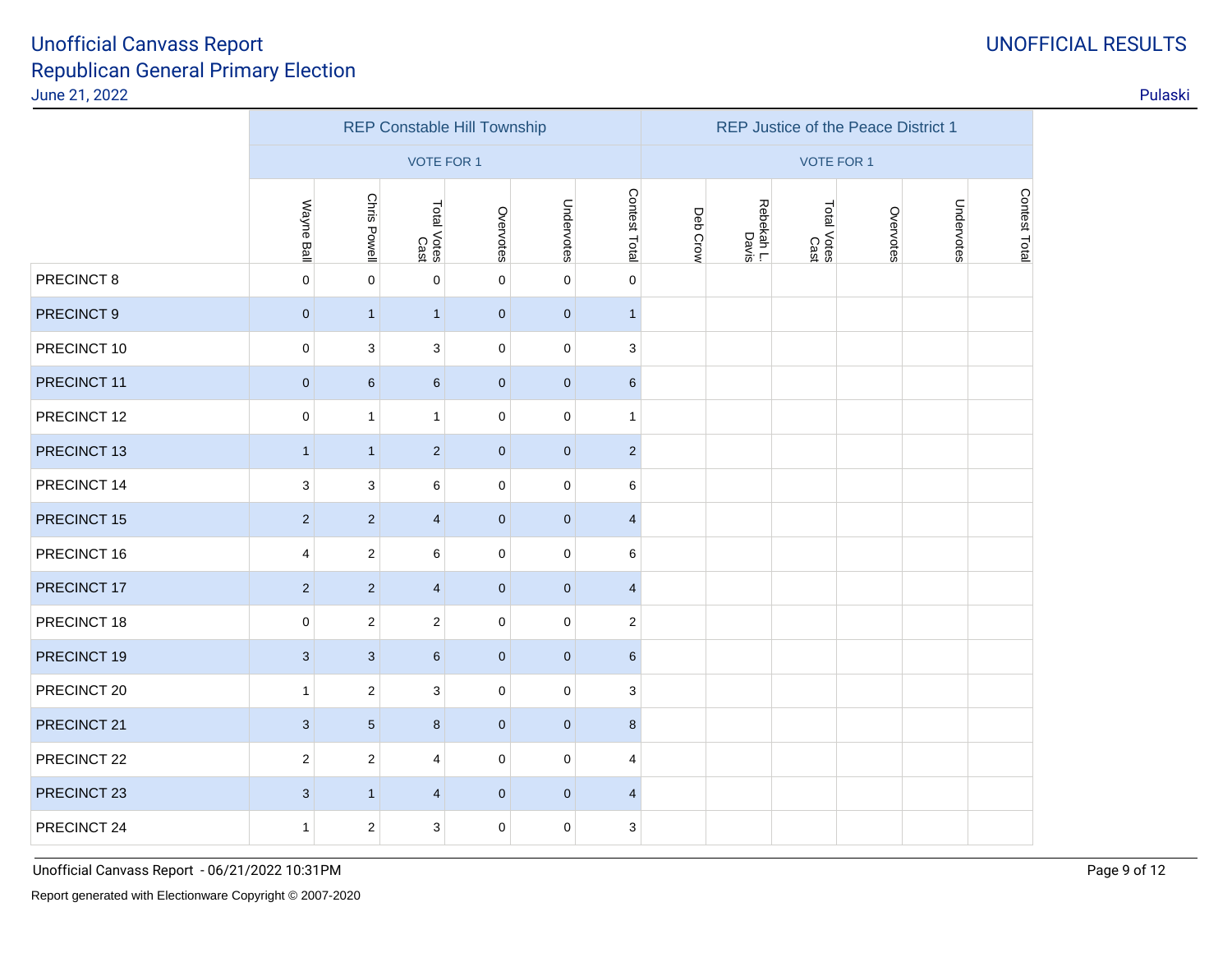# Republican General Primary ElectionJune 21, 2022Unofficial Canvass Report

| Galivass Report<br>n General Primary Election |                   |                |                                    |              |                |                  |          |                                     |                               |           |            |                      | <b>UINULLIUIAL RESULTS</b> |
|-----------------------------------------------|-------------------|----------------|------------------------------------|--------------|----------------|------------------|----------|-------------------------------------|-------------------------------|-----------|------------|----------------------|----------------------------|
| 2                                             |                   |                |                                    |              |                |                  |          |                                     |                               |           |            |                      | Pulaski                    |
|                                               |                   |                | <b>REP Constable Hill Township</b> |              |                |                  |          | REP Justice of the Peace District 1 |                               |           |            |                      |                            |
|                                               | <b>VOTE FOR 1</b> |                |                                    |              |                |                  |          | <b>VOTE FOR 1</b>                   |                               |           |            |                      |                            |
|                                               | Wayne<br>Ball     | Chris Powell   | Total Votes<br>Cast                | Overvotes    | Jndervotes     | Contest<br>Total | Deb Crow | Rebekah L.<br>Davis                 | <b>Total</b><br>Votes<br>Cast | Overvotes | Undervotes | င္ခ<br>ntest<br>Lota |                            |
| 5                                             | 3                 | 2              | 5                                  | $\mathbf{0}$ | $\Omega$       | 5                |          |                                     |                               |           |            |                      |                            |
|                                               | $\Omega$          | 2              | $\overline{2}$                     | $\mathbf 0$  | $\Omega$       | 2                |          |                                     |                               |           |            |                      |                            |
|                                               | 9                 | 8              | 17                                 | $\mathbf{0}$ | $\overline{0}$ | 17               |          |                                     |                               |           |            |                      |                            |
| 8                                             | 4                 |                | 5                                  | 0            | 0              | 5                |          |                                     |                               |           |            |                      |                            |
| n                                             | E.                | $\overline{A}$ | $\sim$                             | $\sim$       | $\overline{A}$ | $\sqrt{2}$       |          |                                     |                               |           |            |                      |                            |

|             |                 |                     | <b>VOTE FOR 1</b>   |              |                |                 | <b>VOTE FOR 1</b> |                     |                     |           |            |              |
|-------------|-----------------|---------------------|---------------------|--------------|----------------|-----------------|-------------------|---------------------|---------------------|-----------|------------|--------------|
|             | Wayne Ball      | <b>Chris Powell</b> | Total Votes<br>Cast | Overvotes    | Undervotes     | Contest Total   | Deb Crow          | Rebekah L.<br>Davis | Total Votes<br>Cast | Overvotes | Undervotes | CONGESE LOGI |
| PRECINCT 25 | $\mathbf{3}$    | $\overline{2}$      | 5 <sup>5</sup>      | $\mathbf{0}$ | $\mathbf{0}$   | $5\overline{)}$ |                   |                     |                     |           |            |              |
| PRECINCT 26 | $\mathbf 0$     | $\overline{2}$      | 2                   | 0            | $\mathbf 0$    | $\overline{c}$  |                   |                     |                     |           |            |              |
| PRECINCT 27 | 9               | 8                   | 17                  | $\mathbf 0$  | $\mathbf{0}$   | 17              |                   |                     |                     |           |            |              |
| PRECINCT 28 | 4               | $\mathbf{1}$        | 5                   | 0            | 0              | $\,$ 5 $\,$     |                   |                     |                     |           |            |              |
| PRECINCT 29 | $5\phantom{.0}$ | $\overline{4}$      | 9                   | $\mathbf{0}$ | $\mathbf{1}$   | 10              |                   |                     |                     |           |            |              |
| PRECINCT 30 | $\mathbf{1}$    | $\sqrt{5}$          | 6                   | 0            | $\mathbf 0$    | 6               |                   |                     |                     |           |            |              |
| PRECINCT 31 | $\overline{2}$  | $\mathbf{1}$        | 3                   | $\mathbf{0}$ | $\overline{0}$ | $\mathbf{3}$    |                   |                     |                     |           |            |              |
| PRECINCT 32 | $\mathbf{1}$    | 0                   | $\mathbf{1}$        | 0            | $\mathbf 0$    | $\mathbf{1}$    |                   |                     |                     |           |            |              |
| PRECINCT 33 | $\mathbf 0$     | 3                   | 3                   | $\mathbf{0}$ | $\overline{0}$ | $\mathbf{3}$    |                   |                     |                     |           |            |              |
| PRECINCT 34 | $\overline{2}$  | 4                   | 6                   | 0            | $\mathbf 0$    | 6               |                   |                     |                     |           |            |              |
| PRECINCT 35 | $\overline{2}$  | 8                   | 10                  | $\mathbf{0}$ | $\overline{0}$ | 10              |                   |                     |                     |           |            |              |
| PRECINCT 36 | $\mathbf{1}$    | $\mathbf 0$         | $\mathbf{1}$        | 0            | $\mathbf 0$    | $\mathbf{1}$    |                   |                     |                     |           |            |              |
| PRECINCT 37 | $\overline{1}$  | $\overline{4}$      | 5 <sup>5</sup>      | $\mathbf{0}$ | $\mathbf{0}$   | $5\phantom{.0}$ |                   |                     |                     |           |            |              |
| PRECINCT 38 | $\mathbf{1}$    | 3                   | 4                   | 0            | $\mathbf 0$    | 4               |                   |                     |                     |           |            |              |
| PRECINCT 39 | $\overline{2}$  | $\mathbf{1}$        | 3                   | $\mathbf{0}$ | $\mathbf{0}$   | $\mathbf{3}$    |                   |                     |                     |           |            |              |
| PRECINCT 40 | $\mathbf 0$     | 0                   | 0                   | 0            | $\mathbf 0$    | $\mathbf 0$     |                   |                     |                     |           |            |              |
| PRECINCT 41 | $\overline{2}$  | $\overline{2}$      | $\overline{4}$      | $\pmb{0}$    | $\mathbf{0}$   | $\overline{4}$  |                   |                     |                     |           |            |              |
|             |                 |                     |                     |              |                |                 |                   |                     |                     |           |            |              |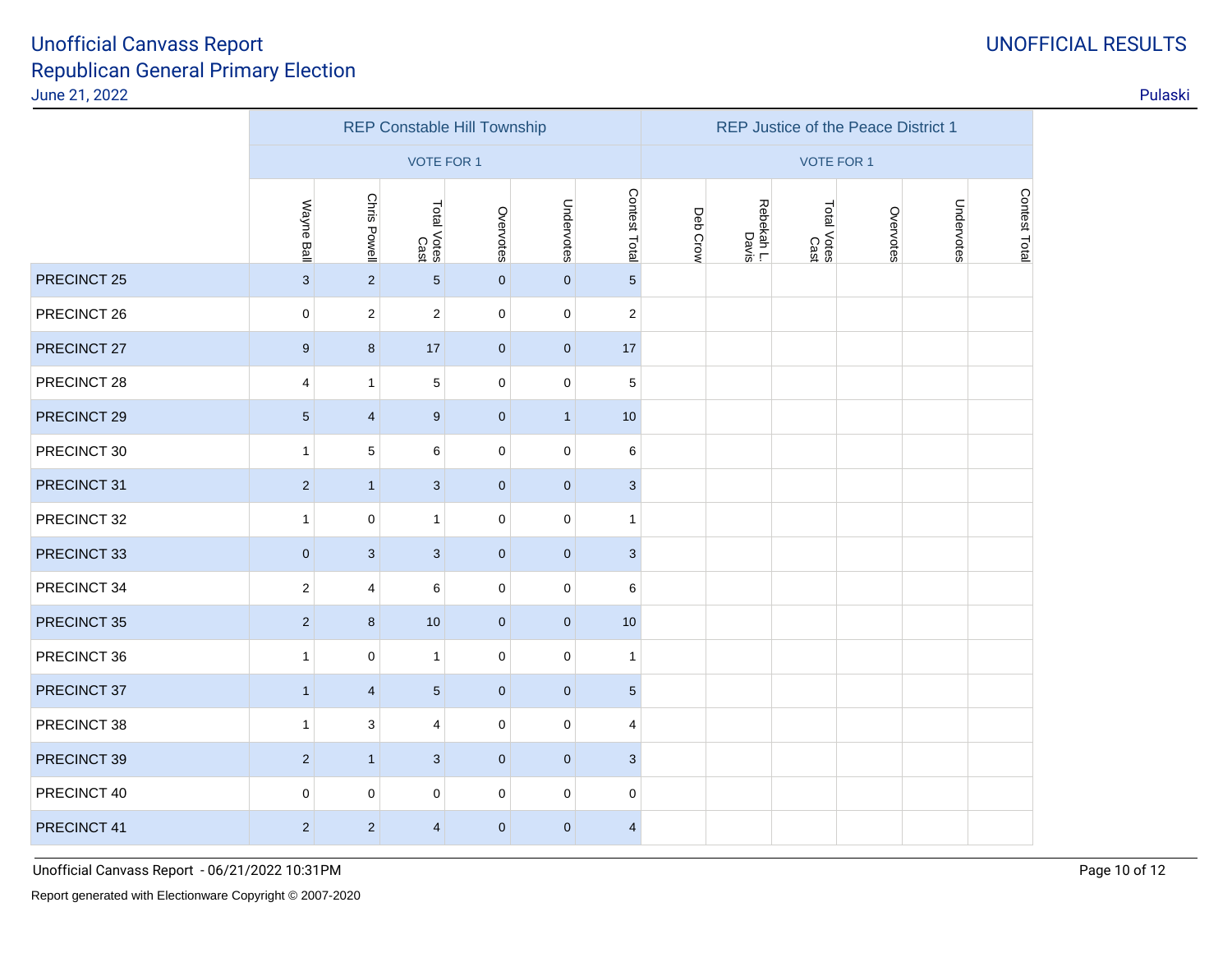|             | <b>REP Constable Hill Township</b> |                |                         |             |              |                |          | REP Justice of the Peace District 1 |                     |             |              |               |  |  |
|-------------|------------------------------------|----------------|-------------------------|-------------|--------------|----------------|----------|-------------------------------------|---------------------|-------------|--------------|---------------|--|--|
|             | <b>VOTE FOR 1</b>                  |                |                         |             |              |                |          | <b>VOTE FOR 1</b>                   |                     |             |              |               |  |  |
|             | Wayne Ball                         | Chris Powell   | Total Votes<br>Cast     | Overvotes   | Undervotes   | Contest Total  | Deb Crow | Rebekah L.<br>Davis                 | Total Votes<br>Cast | Overvotes   | Undervotes   | Contest Total |  |  |
| PRECINCT 42 | $\pmb{0}$                          | $\overline{4}$ | 4                       | $\mathbf 0$ | $\pmb{0}$    | $\overline{4}$ |          |                                     |                     |             |              |               |  |  |
| PRECINCT 43 | $\mathbf{3}$                       | $\mathbf{1}$   | $\overline{4}$          | $\mathbf 0$ | $\mathbf 0$  | $\overline{4}$ |          |                                     |                     |             |              |               |  |  |
| PRECINCT 44 | $\overline{2}$                     | 3              | $\,$ 5 $\,$             | $\pmb{0}$   | $\pmb{0}$    | $\,$ 5 $\,$    |          |                                     |                     |             |              |               |  |  |
| PRECINCT 45 | $\pmb{0}$                          | $\mathbf 0$    | $\mathbf 0$             | $\mathbf 0$ | $\mathbf{0}$ | $\pmb{0}$      |          |                                     |                     |             |              |               |  |  |
| PRECINCT 46 | $\mathbf{1}$                       | $\mathbf 2$    | $\mathsf 3$             | $\pmb{0}$   | $\pmb{0}$    | 3              |          |                                     |                     |             |              |               |  |  |
| PRECINCT 47 | $\mathbf 0$                        | $\mathbf{0}$   | $\mathbf{0}$            | $\mathbf 0$ | $\mathbf{0}$ | $\mathbf 0$    |          |                                     |                     |             |              |               |  |  |
| PRECINCT 48 | $\sqrt{2}$                         | $\mathbf 0$    | $\sqrt{2}$              | $\pmb{0}$   | $\mathbf 0$  | $\sqrt{2}$     |          |                                     |                     |             |              |               |  |  |
| PRECINCT 49 | $\mathbf{1}$                       | $\mathbf 0$    | $\overline{1}$          | $\mathbf 0$ | $\bf 0$      | $\mathbf{1}$   |          |                                     |                     |             |              |               |  |  |
| PRECINCT 50 | $\mathbf 0$                        | 2              | $\overline{2}$          | $\pmb{0}$   | $\pmb{0}$    | $\sqrt{2}$     |          |                                     |                     |             |              |               |  |  |
| PRECINCT 51 | $\overline{4}$                     | $\pmb{0}$      | $\overline{\mathbf{4}}$ | $\pmb{0}$   | $\pmb{0}$    | $\overline{4}$ |          |                                     |                     |             |              |               |  |  |
| PRECINCT 52 |                                    |                |                         |             |              |                | 22       | 41                                  | 63                  | $\pmb{0}$   | $\mathbf{1}$ | 64            |  |  |
| PRECINCT 53 |                                    |                |                         |             |              |                | 104      | 35                                  | 139                 | $\pmb{0}$   | $\mathbf{1}$ | 140           |  |  |
| PRECINCT 54 |                                    |                |                         |             |              |                | 33       | 31                                  | 64                  | $\pmb{0}$   | $\mathbf 0$  | 64            |  |  |
| PRECINCT 55 |                                    |                |                         |             |              |                | 14       | 61                                  | 75                  | $\mathbf 0$ | $\mathbf{0}$ | 75            |  |  |
| PRECINCT 56 |                                    |                |                         |             |              |                | 16       | 18                                  | 34                  | 0           | $\mathbf 0$  | 34            |  |  |
| PRECINCT 58 |                                    |                |                         |             |              |                | 54       | 46                                  | 100                 | $\pmb{0}$   | $\mathbf{0}$ | 100           |  |  |
| PRECINCT 59 |                                    |                |                         |             |              |                | 5        | 23                                  | 28                  | 0           | $\mathbf 0$  | 28            |  |  |

# UNOFFICIAL RESULTS